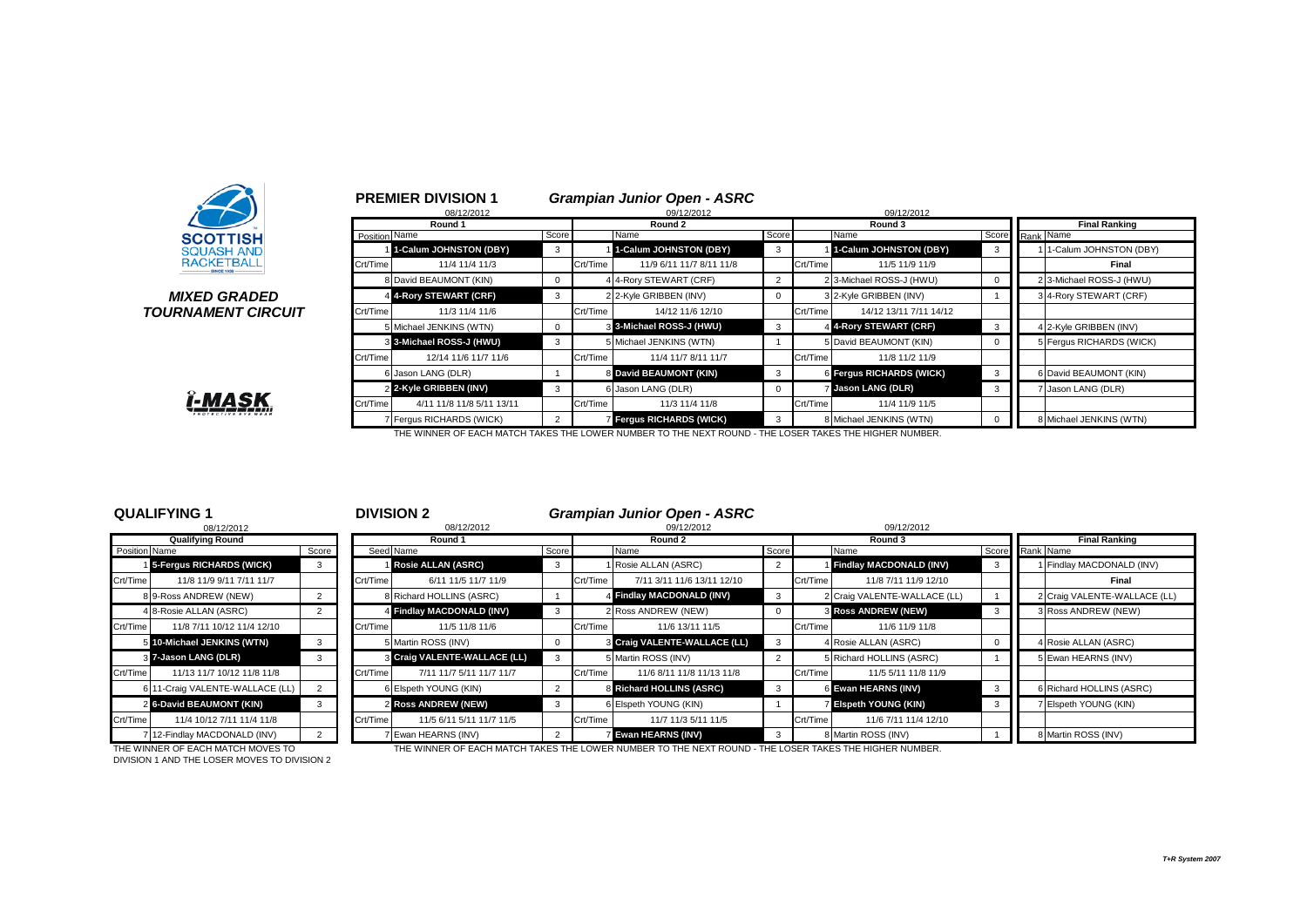|               | <b>QUALIFYING 2</b>               |          |          | <b>DIVISION 3</b>         |                |          | <b>Grampian Junior Open - ASRC</b>                                                                     |          |          |                            |       |                            |  |
|---------------|-----------------------------------|----------|----------|---------------------------|----------------|----------|--------------------------------------------------------------------------------------------------------|----------|----------|----------------------------|-------|----------------------------|--|
|               | 08/12/2012                        |          |          | 08/12/2012                | 09/12/2012     |          |                                                                                                        |          |          | 09/12/2012                 |       |                            |  |
|               | <b>Qualifying Round</b>           |          | Round 1  |                           |                | Round 2  |                                                                                                        |          |          | Round 3                    |       | <b>Final Ranking</b>       |  |
| Position Name |                                   | Score    |          | Seed Name                 | Score          |          | Name                                                                                                   | Score    |          | Name                       | Score | Rank Name                  |  |
|               | 13-Ewan HEARNS (INV)              | 3        |          | Sean WESTWOOD (ESC)       | 3              |          | 1 Sean WESTWOOD (ESC)                                                                                  | 2        |          | <b>Andrew SORBIE (KIN)</b> | -3    | Andrew SORBIE (KIN)        |  |
| Crt/Time      | 11/7 11/5 11/4                    |          | Crt/Time | 11/3 11/8 11/7            |                | Crt/Time | 11/6 11/13 8/11 11/8 11/8                                                                              |          | Crt/Time | 11/8 11/4 11/5             |       | Final                      |  |
|               | 8 17-Sean WESTWOOD (ESC)          | $\Omega$ |          | 8 Ross HENDERSON (INV)    | $\overline{0}$ |          | 4 Andrew SORBIE (KIN)                                                                                  | 3        |          | 2 Struan GRANT (SGF)       |       | 2 Struan GRANT (SGF)       |  |
|               | 4 16-Martin ROSS (INV)            | 3        |          | 4 Andrew SORBIE (KIN)     | 3              |          | 2 Patrick O'SULLIVAN (GIF)                                                                             |          |          | 3 Patrick O'SULLIVAN (GIF) | -3    | 3 Patrick O'SULLIVAN (GIF) |  |
| Crt/Time      | 11/7 11/7 11/9                    |          | Crt/Time | 11/13 11/7 11/9 11/8      |                | Crt/Time | 11/6 12/14 11/5 11/9                                                                                   |          | Crt/Time | 11/3 11/9 9/11 11/9        |       |                            |  |
|               | 5 18-Claire GADSBY (CRF)          |          |          | 5 Matthew LE ROUX (ESC)   |                |          | S Struan GRANT (SGF)                                                                                   | 3        |          | 4 Sean WESTWOOD (ESC)      |       | 4 Sean WESTWOOD (ESC)      |  |
|               | 3 15-Elspeth YOUNG (KIN)          |          |          | 3 Struan GRANT (SGF)      | 3              |          | 5 Matthew LE ROUX (ESC)                                                                                | $\Omega$ |          | 5 Ross HENDERSON (INV)     |       | 5 Sean KELLY (INV)         |  |
| Crt/Time      | 11/8 9/11 11/9 11/6               |          | Crt/Time | 11/8 5/11 6/11 11/3 12/10 |                | Crt/Time | 12/10 11/6 11/9                                                                                        |          | Crt/Time | 6/11 11/7 12/10 11/13 11/9 |       |                            |  |
|               | 6 19-Struan GRANT (SGF)           |          |          | 6 Sean KELLY (INV)        | $\overline{2}$ |          | 8 Ross HENDERSON (INV)                                                                                 | 3        |          | 6 Sean KELLY (INV)         | - 3   | 6 Ross HENDERSON (INV)     |  |
|               | 2 14-Richard HOLLINS (ASRC)       | 3        |          | 2 Claire GADSBY (CRF)     |                |          | 6 Sean KELLY (INV)                                                                                     | 3        |          | <b>Claire GADSBY (CRF)</b> |       | 7 Claire GADSBY (CRF)      |  |
| Crt/Time      | 11/8 7/11 11/6 11/9               |          | Crt/Time | 11/9 5/11 11/3 11/7       |                | Crt/Time | 11/9 12/10 11/9                                                                                        |          | Crt/Time | 5/11 11/9 11/7 11/7        |       |                            |  |
|               | 7 20-Andrew SORBIE (KIN)          |          |          | Patrick O'SULLIVAN (GIF)  | -3             |          | 7 Claire GADSBY (CRF)                                                                                  | $\Omega$ |          | 8 Matthew LE ROUX (ESC)    |       | 8 Matthew LE ROUX (ESC)    |  |
|               | THE WINNER OF EACH MATCH MOVES TO |          |          |                           |                |          | THE WINNER OF EACH MATCH TAKES THE LOWER NUMBER TO THE NEXT ROUND - THE LOSER TAKES THE HIGHER NUMBER. |          |          |                            |       |                            |  |

THE WINNER OF EACH MATCH MOVES TO<br>DIVISION 2 AND THE LOSER MOVES TO DIVISION 3



# Î-MASK

|               | <b>QUALIFYING 3</b>               |          | <b>DIVISION 4</b> |                               |              |            | <b>Grampian Junior Open - ASRC</b>                                                                     |          |          |                            |              |                            |
|---------------|-----------------------------------|----------|-------------------|-------------------------------|--------------|------------|--------------------------------------------------------------------------------------------------------|----------|----------|----------------------------|--------------|----------------------------|
|               | 08/12/2012                        |          |                   | 08/12/2012                    |              | 09/12/2012 |                                                                                                        |          |          | 09/12/2012                 |              |                            |
|               | <b>Qualifying Round</b>           |          |                   | Round 1                       |              |            | Round 2                                                                                                |          |          | Round 3                    |              | <b>Final Ranking</b>       |
| Position Name |                                   | Score    |                   | Seed Name                     | Score        |            | Name                                                                                                   | Score    |          | Name                       | Score        | Rank Name                  |
|               | 21-Patrick O'SULLIVAN (GIF)       | 3        |                   | Alex WARD (SGF)               | $\mathbf{3}$ |            | Alex WARD (SGF)                                                                                        | 3        |          | Alex WARD (SGF)            | -3           | 1 Alex WARD (SGF)          |
| Crt/Time      | 8/11 6/11 11/6 11/8 11/8          |          | Crt/Time          | 9/11 11/5 11/5 13/11          |              | Crt/Time   | 11/2 11/2 11/5                                                                                         |          | Crt/Time | 11/5 11/9 11/4             |              | Final                      |
|               | 8 25-Alex WARD (SGF)              |          |                   | 8 Pietro GAGLIARDINI (ESC)    |              |            | 4 Fergus ANDREW (NEW)                                                                                  |          |          | 2 Jordan GEDDES (INV)      | $\Omega$     | 2 Jordan GEDDES (INV)      |
|               | 4 24-Matthew LE ROUX (ESC)        | 3        |                   | 4 Walk OVER ()                |              |            | 2 Jordan GEDDES (INV)                                                                                  | 3        |          | 3 Andrew ROBERTS (KIN)     | 3            | 3 Andrew ROBERTS (KIN)     |
| Crt/Time      | 11/8 12/10 12/10                  |          | Crt/Time          |                               |              | Crt/Time   | 11/9 16/14 11/8                                                                                        |          | Crt/Time | 11/5 11/6 118              |              |                            |
|               | 5 26-Jordan GEDDES (INV)          | $\Omega$ |                   | Fergus ANDREW (NEW)           | $\mathbf{3}$ |            | 3 Andrew ROBERTS (KIN)                                                                                 |          |          | 4 Fergus ANDREW (NEW)      | $\Omega$     | 4 Fergus ANDREW (NEW)      |
|               | 3 23-Sean KELLY (INV)             | 3        |                   | <b>8 Andrew ROBERTS (KIN)</b> | 3            |            | 5 Walk OVER ()                                                                                         | $\Omega$ |          | 5 Pietro GAGLIARDINI (ESC) |              | 5 Alasdair PROTT (INV)     |
| Crt/Time      | 13/11 12/10 11/8                  |          | Crt/Time          | 13/11 11/5 11/3               |              | Crt/Time   |                                                                                                        |          | Crt/Time | 11/4 11/1 6/11 11/9        |              |                            |
|               | 6 27-Andrew ROBERTS (KIN)         | $\Omega$ |                   | 6 Chris MURPHY (GIF)          |              |            | 8 Pietro GAGLIARDINI (ESC)                                                                             | 3        |          | 6 Alasdair PROTT (INV)     | $\mathbf{3}$ | 6 Pietro GAGLIARDINI (ESC) |
|               | 2 22-Ross HENDERSON (INV)         | 3        |                   | 2 Jordan GEDDES (INV)         | 3            |            | <b>SChris MURPHY (GIF)</b>                                                                             |          |          | <b>Chris MURPHY (GIF)</b>  |              | 7 Chris MURPHY (GIF)       |
| Crt/Time      |                                   |          | Crt/Time          | 11/5 13/15 11/4 13/11         |              | Crt/Time   | 11/7 11/5 12/14 11/6                                                                                   |          | Crt/Time |                            |              |                            |
|               | 7 28-Walk OVER ()                 | $\Omega$ |                   | 7 Alasdair PROTT (INV)        |              |            | Alasdair PROTT (INV)                                                                                   | 3        |          | 8 Walk OVER ()             | $\Omega$     | 8 Walk OVER ()             |
|               | THE WINNER OF EACH MATCH MOVES TO |          |                   |                               |              |            | THE WINNER OF EACH MATCH TAKES THE LOWER NUMBER TO THE NEXT ROUND - THE LOSER TAKES THE HIGHER NUMBER. |          |          |                            |              |                            |

DIVISION 3 AND THE LOSER MOVES TO DIVISION 4

*T+R System 2007*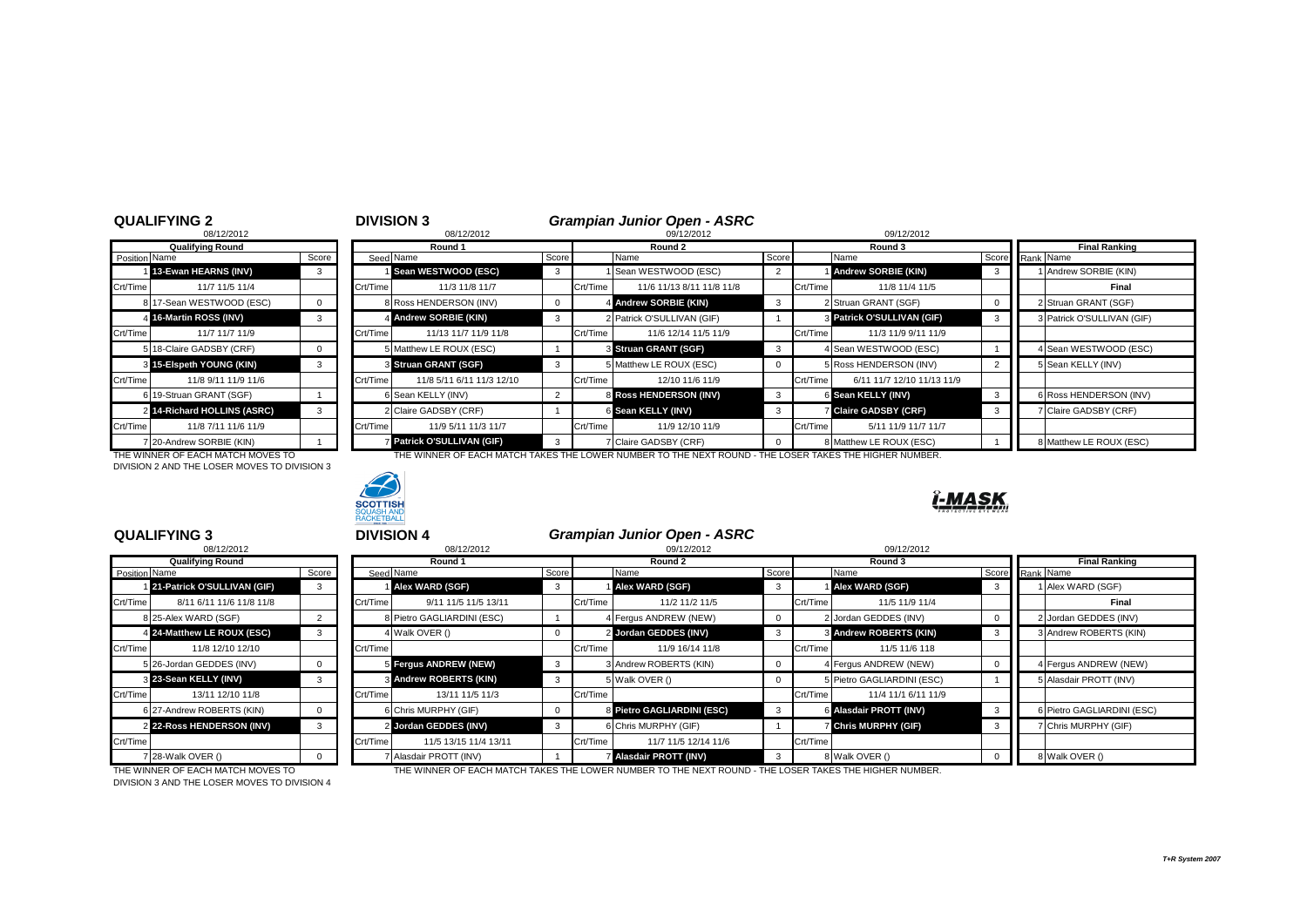|                | 100/1212012                  |       |
|----------------|------------------------------|-------|
|                | <b>Qualifying Round</b>      |       |
| Position Name  |                              | Score |
|                | 29-Alasdair PROTT (INV)      | з     |
| Crt/Time       | 11/7 11/2 11/5               |       |
| 8              | 33-Nathan SHARP (ASRC)       | O     |
| 4              | 32-Fergus ANDREW (NEW)       | з     |
| Crt/Time       | 11/5 11/6 12/10              |       |
|                | 5 34-Madeleine READER (ASRC) | O     |
| 3              | 31-Chris MURPHY (GIF)        | 3     |
| Crt/Time       | 11/9 11/7 11/9               |       |
|                | 6 35-Jack SMILLIE (SGF)      | O     |
| $\overline{2}$ | 30-Pietro GAGLIARDINI (ESC)  | 3     |
| Crt/Time       | 11/5 11/3 11/8               |       |
|                | 7 36-Josie WISHART (SSC)     |       |

|               | <b>QUALIFYING 4</b><br>08/12/2012 |              |                       | <b>DIVISION 5</b><br>08/12/2012 |                |          | <b>Grampian Junior Open - ASRC</b><br>09/12/2012 |              |          | 09/12/2012                 |                         |                                |
|---------------|-----------------------------------|--------------|-----------------------|---------------------------------|----------------|----------|--------------------------------------------------|--------------|----------|----------------------------|-------------------------|--------------------------------|
|               | <b>Qualifying Round</b>           |              |                       | Round 1                         |                |          | Round 2                                          |              |          | Round 3                    |                         | <b>Final Ranking</b>           |
| Position Name |                                   | Score        |                       | Seed Name                       | Score          |          | Name                                             | Score        |          | Name                       |                         | Score Rank Name                |
|               | 29-Alasdair PROTT (INV)           | 3            |                       | Nathan SHARP (ASRC)             | $\overline{2}$ |          | Matthew HAYES-REEKIE (KIN)                       |              |          | Matthew HAYES-REEKIE (KIN) |                         | 1 Matthew HAYES-REEKIE (KIN)   |
| Crt/Time      | 11/7 11/2 11/5                    |              | Crt/Time              | 11/9 9/11 11/9 9/11 11/5        |                | Crt/Time | 11/5 11/2 11/4                                   |              | Crt/Time | 11/7 11/8 11/4             |                         | Final                          |
|               | 8 33-Nathan SHARP (ASRC)          | $\Omega$     |                       | 8 Matthew HAYES-REEKIE (KIN)    |                |          | 4 Daniel O'SULLIVAN (GIF)                        |              |          | 2 Jack SMILLIE (SGF)       |                         | 2 Jack SMILLIE (SGF)           |
|               | 4 32-Fergus ANDREW (NEW)          | 3            |                       | 4 Josie WISHART (SSC)           |                |          | 2 Katriona ALLEN (PER)                           | <sup>0</sup> |          | 3 Katriona ALLEN (PER)     |                         | 3 Daniel O'SULLIVAN (GIF)      |
| Crt/Time      | 11/5 11/6 12/10                   |              | Crt/Time              | 11/8 11/6 11/7                  |                | Crt/Time | 11/7 11/6 11/6                                   |              | Crt/Time | 12/10 11/7 4/11 11/5       |                         |                                |
|               | 5 34-Madeleine READER (ASRC)      | $\mathbf{0}$ |                       | 5 Daniel O'SULLIVAN (GIF)       | 3              |          | 3 Jack SMILLIE (SGF)                             | 3            |          | 4 Daniel O'SULLIVAN (GIF)  | $\overline{\mathbf{3}}$ | 4 Katriona ALLEN (PER)         |
|               | 3 31-Chris MURPHY (GIF)           | 3            |                       | 3 Jack SMILLIE (SGF)            | 3              |          | 5 Josie WISHART (SSC)                            |              |          | 5 Nathan SHARP (ASRC)      | 3                       | 5 Nathan SHARP (ASRC)          |
| Crt/Time      | 11/9 11/7 11/9                    |              | Crt/Time              | 7/11 11/7 5/11 11/2 12/10       |                | Crt/Time | 10/12 11/5 11/6 11/4                             |              | Crt/Time | 11/9 11/7 8/11 11/8        |                         |                                |
|               | 6 35-Jack SMILLIE (SGF)           | $\Omega$     |                       | 6 James WITTRICK (ASV)          | $\overline{2}$ |          | 8 Nathan SHARP (ASRC)                            | 3            |          | 6 James WITTRICK (ASV)     |                         | 6 James WITTRICK (ASV)         |
|               | 2 30-Pietro GAGLIARDINI (ESC)     | 3            |                       | 2 Madeleine READER (ASRC)       |                |          | 6 James WITTRICK (ASV)                           | 3            |          | Madeleine READER (ASRC)    | 3                       | <b>Madeleine READER (ASRC)</b> |
| Crt/Time      | 11/5 11/3 11/8                    |              | Crt/Time <sup>l</sup> | 12/10 3/11 11/8 13/11           |                | Crt/Time | 11/2 4/11 11/6 11/8                              |              | Crt/Time | 11/0 11/0 11/0             |                         |                                |
|               | 7 36-Josie WISHART (SSC)          | $\Omega$     |                       | <b>Katriona ALLEN (PER)</b>     | 3              |          | Madeleine READER (ASRC)                          |              |          | 8 Josie WISHART (SSC)      |                         | 8 Josie WISHART (SSC)          |

DIVISION 4 AND THE LOSER MOVES TO DIVISION 5



THE WINNER OF EACH MATCH MOVES TO THE WINNER OF EACH MATCH TAKES THE LOWER NUMBER TO THE NEXT ROUND - THE LOSER TAKES THE HIGHER NUMBER.



### <u>Î-MASK</u>

|               | 08/12/2012                      |       |
|---------------|---------------------------------|-------|
|               | <b>Qualifying Round</b>         |       |
| Position Name |                                 | Score |
| 1             | 37-Jonathan BRADY (GIF)         | 2     |
| Crt/Time      | 11/9 6/11 14/12 6/11 11/9       |       |
|               | 841-Katriona ALLEN (PER)        | 3     |
|               | 4 40-Daniel O'SULLIVAN (GIF)    | 3     |
| Crt/Time      | 11/4 11/6 11/6                  |       |
|               | 5 42-Fraser STEVEN (CCS)        | 0     |
|               | 3 39-James WITTRICK (ASV)       | 3     |
| Crt/Time      | 11/3 12/10 11/4                 |       |
| 6             | 43-Calum HARVEY (ESC)           | 0     |
|               | 2 38-Matthew HAYES-REEKIE (KIN) | 3     |
| Crt/Time      | 11/1 11/7 5/11 11/8             |       |
|               | 7 44-Stuart COPLAND (SSC)       |       |

| <b>QUALIFYING 5</b><br>08/12/2012     |          |          | <b>DIVISION 6</b><br>08/12/2012 |              |          | <b>Grampian Junior Open - ASRC</b><br>09/12/2012                                                           |          |          | 09/12/2012                |          |                          |  |
|---------------------------------------|----------|----------|---------------------------------|--------------|----------|------------------------------------------------------------------------------------------------------------|----------|----------|---------------------------|----------|--------------------------|--|
| <b>Qualifying Round</b>               |          |          | Round 1                         | Round 2      |          |                                                                                                            |          |          | Round 3                   |          | <b>Final Ranking</b>     |  |
| Position Name                         | Score    |          | Seed Name                       | Score        |          | Score<br>Name                                                                                              |          |          | Name                      | Score    | Rank Name                |  |
| 37-Jonathan BRADY (GIF)               |          |          | Jonathan BRADY (GIF)            | 3            |          | Jonathan BRADY (GIF)                                                                                       | 3        |          | Jonathan BRADY (GIF)      | 3        | 1 Jonathan BRADY (GIF)   |  |
| Crt/Time<br>11/9 6/11 14/12 6/11 11/9 |          | Crt/Time | 11/5 11/6 11/6                  |              | Crt/Time | 11/3 9/11 8/11 11/9 11/6                                                                                   |          | Crt/Time | 11/7 11/2 11/5            |          | Final                    |  |
| 8 41-Katriona ALLEN (PER)             | 3        |          | 8 Patrick NICOL (SSC)           |              |          | 4 Stuart COPLAND (SSC)                                                                                     |          |          | 2 Emma FITZSIMMONS (DUN)  | 0        | 2 Emma FITZSIMMONS (DUN) |  |
| 4 40-Daniel O'SULLIVAN (GIF)          |          |          | 4 Stuart COPLAND (SSC)          |              |          | 2 Emma FITZSIMMONS (DUN)                                                                                   | 3        |          | 3 Calum HARVEY (ESC)      |          | 3 Stuart COPLAND (SSC)   |  |
| Crt/Time<br>11/4 11/6 11/6            |          | Crt/Time | 11/5 11/8 11/4                  |              | Crt/Time | 11/9 5/11 13/11 10/12 11/6                                                                                 |          | Crt/Time | 11/7 11/3 11/5            |          |                          |  |
| 5 42-Fraser STEVEN (CCS)              | $\Omega$ |          | 5 Joseph O'SULLIVAN (GIF)       |              |          | 3 Calum HARVEY (ESC)                                                                                       |          |          | 4 Stuart COPLAND (SSC)    | 3        | 4 Calum HARVEY (ESC)     |  |
| 3 39-James WITTRICK (ASV)             |          |          | <b>Calum HARVEY (ESC)</b>       | 3            |          | 5 Joseph O'SULLIVAN (GIF)                                                                                  | $\Omega$ |          | 5 Patrick NICOL (SSC)     | $\Omega$ | 5 Bruce MACLEAN (LOC)    |  |
| Crt/Time<br>11/3 12/10 11/4           |          | Crt/Time | 12/14 11/8 11/8 11/7            |              | Crt/Time | 11/7 11/9 11/8                                                                                             |          | Crt/Time | 11/0 11/0 11/0 W/O        |          |                          |  |
| 6 43-Calum HARVEY (ESC)               | $\Omega$ |          | 6 Bruce MACLEAN (LOC)           |              |          | 8 Patrick NICOL (SSC)                                                                                      | 3        |          | 6 Bruce MACLEAN (LOC)     | -3       | 6 Patrick NICOL (SSC)    |  |
| 2 38-Matthew HAYES-REEKIE (KIN)       |          |          | 2 Fraser STEVEN (CCS)           |              |          | 6 Bruce MACLEAN (LOC)                                                                                      | 3        |          | Fraser STEVEN (CCS)       |          | Joseph O'SULLIVAN (GIF)  |  |
| Crt/Time<br>11/1 11/7 5/11 11/8       |          | Crt/Time | 11/5 10/12 11/6 11/7            |              | Crt/Time | 11/5 6/11 11/9 11/7                                                                                        |          | Crt/Time | 11/3 11/9 9/11 9/11 11/5  |          |                          |  |
| 7 44-Stuart COPLAND (SSC)             |          |          | <b>Emma FITZSIMMONS (DUN)</b>   | $\mathbf{3}$ |          | 7 Fraser STEVEN (CCS)                                                                                      |          |          | 8 Joseph O'SULLIVAN (GIF) |          | 8 Fraser STEVEN (CCS)    |  |
| THE WINNER OF EACH MATCH MOVES TO     |          |          |                                 |              |          | THE WINNER OF EACH MATCH TAKES THE LOWER NI IMPERITO THE NEVT ROLIND. THE LOSER TAKES THE HIGHER NI IMPERI |          |          |                           |          |                          |  |

THE WINNER OF EACH MATCH MOVES TO<br>DIVISION 5 AND THE LOSER MOVES TO DIVISION 6

THE WINNER OF EACH MATCH TAKES THE LOWER NUMBER TO THE NEXT ROUND - THE LOSER TAKES THE HIGHER NUMBER.

*T+R System 2007*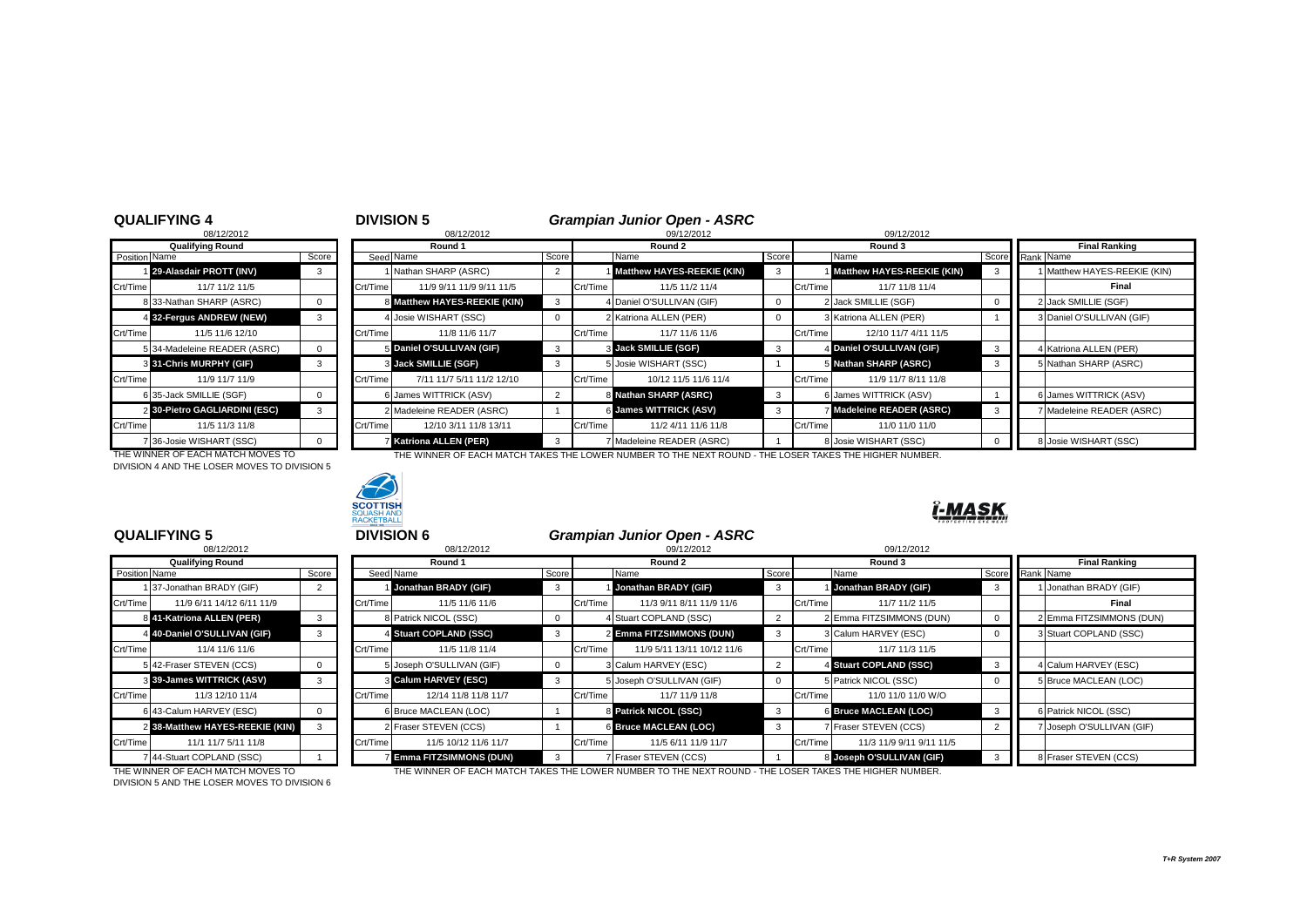|                | 08/12/2012                 |       |
|----------------|----------------------------|-------|
|                | <b>Qualifying Round</b>    |       |
| Position Name  |                            | Score |
|                | 45-Emma FITZSIMMONS (DUN)  | з     |
| Crt/Time       | 7/11 11/2 12/10 12/10      |       |
| 8              | 49-Harry JACOBSEN (ASRC)   |       |
| 4              | 48-Joseph O'SULLIVAN (GIF) | з     |
| Crt/Time       | 11/9 9/11 11/8 11/5        |       |
| 5              | 50-Thomas MARSHALL (SSC)   |       |
| 3              | 47-Stuart FERGUSON (SSC)   |       |
| Crt/Time       | 12/10 11/6 11/8            |       |
|                | 6 51-Bruce MACLEAN (LOC)   | 3     |
| $\overline{2}$ | 46-Patrick NICOL (SSC)     | 3     |
| Crt/Time       | 11/4 11/5 9/11 11/6        |       |
| 7              | 52-Ewan MACLEAN ()         |       |

|               | <b>QUALIFYING 6</b>          |       | <b>DIVISION 7</b> |                                 |       | <b>Grampian Junior Open - ASRC</b> |                              |              |          |                            |       |                            |
|---------------|------------------------------|-------|-------------------|---------------------------------|-------|------------------------------------|------------------------------|--------------|----------|----------------------------|-------|----------------------------|
|               | 08/12/2012                   |       |                   | 08/12/2012                      |       | 09/12/2012                         |                              |              |          | 09/12/2012                 |       |                            |
|               | <b>Qualifying Round</b>      |       |                   | Round 1                         |       |                                    | Round 2                      |              |          | Round 3                    |       | <b>Final Ranking</b>       |
| Position Name |                              | Score |                   | Seed Name                       | Score |                                    | Name                         | Score        |          | Name                       | Score | Rank Name                  |
|               | 45-Emma FITZSIMMONS (DUN)    |       |                   | Stuart FERGUSON (SSC)           | 3     |                                    | <b>Stuart FERGUSON (SSC)</b> | 3            |          | Stuart FERGUSON (SSC)      |       | 1 Christopher MARTIN (CRF) |
| Crt/Time      | 7/11 11/2 12/10 12/10        |       | Crt/Time          | 11/3 11/5 12/10                 |       | Crt/Time                           | 12/14 11/4 11/5 11/8         |              | Crt/Time | 11/4 11/7 11/5             |       | Final                      |
|               | 8 49-Harry JACOBSEN (ASRC)   |       |                   | 8 Craig SMITH (SSC)             |       |                                    | 4 Arthur JACOBSEN (ASRC)     |              |          | 2 Christopher MARTIN (CRF) | - 3   | 2 Stuart FERGUSON (SSC)    |
|               | 4 48-Joseph O'SULLIVAN (GIF) |       |                   | 4 Ewan MACLEAN ()               |       |                                    | 2 Christopher MARTIN (CRF)   |              |          | 3 Thomas MARSHALL (SSC)    |       | 3 Thomas MARSHALL (SSC)    |
| Crt/Time      | 11/9 9/11 11/8 11/5          |       | Crt/Time          | 11/9 7/11 7/11 11/7 11/7        |       | Crt/Time                           | 11/6 11/7 14/12              |              | Crt/Time | 13/11 11/5 11/4            |       |                            |
|               | 5 50-Thomas MARSHALL (SSC)   |       |                   | 5 Arthur JACOBSEN (ASRC)        | 3     |                                    | 3 Thomas MARSHALL (SSC)      | $\Omega$     |          | 4 Arthur JACOBSEN (ASRC)   |       | 4 Arthur JACOBSEN (ASRC)   |
|               | 3 47-Stuart FERGUSON (SSC)   |       |                   | 3 Thomas MARSHALL (SSC)         |       |                                    | 5 Ewan MACLEAN ()            | 3            |          | 5 Ewan MACLEAN ()          |       | 5 Harry JACOBSEN (ASRC)    |
| Crt/Time      | 12/10 11/6 11/8              |       | Crt/Time          | 11/5 11/4 11/2                  |       | Crt/Time                           | 9/11 11/9 8/11 11/7 11/8     |              | Crt/Time | 11/9 11/5 9/11 17/15       |       |                            |
|               | 6 51-Bruce MACLEAN (LOC)     |       |                   | 6 Sam BEESTON (SSC)             |       |                                    | 8 Craig SMITH (SSC)          |              |          | 6 Harry JACOBSEN (ASRC)    |       | 6 Ewan MACLEAN ()          |
|               | 2 46-Patrick NICOL (SSC)     |       |                   | 2 Harry JACOBSEN (ASRC)         |       |                                    | 6 Sam BEESTON (SSC)          | 0            |          | <b>Sam BEESTON (SSC)</b>   | 3     | 7 Sam BEESTON (SSC)        |
| Crt/Time      | 11/4 11/5 9/11 11/6          |       | Crt/Time          | 8/11 11/6 11/1 14/12            |       | Crt/Time                           | 11/2 11/4 11/5               |              | Crt/Time | 11/6 11/5 8/11 11/1        |       |                            |
|               | 7 52-Ewan MACLEAN ()         |       |                   | <b>Christopher MARTIN (CRF)</b> | 3     |                                    | 7 Harry JACOBSEN (ASRC)      | $\mathbf{3}$ |          | 8 Craig SMITH (SSC)        |       | 8 Craig SMITH (SSC)        |

THE WINNER OF EACH MATCH MOVES TO THE WINNER OF EACH MATCH TAKES THE LOWER NUMBER TO THE NEXT ROUND - THE LOSER TAKES THE HIGHER NUMBER. DIVISION 6 AND THE LOSER MOVES TO DIVISION 7



|               | 08/12/2012                       |       |
|---------------|----------------------------------|-------|
|               | <b>Qualifying Round</b>          |       |
| Position Name |                                  | Score |
|               | 153-Christopher MARTIN (CRF)     | 3     |
| Crt/Time      | 11/3 11/1 11/2                   |       |
|               | 8157-Lewis BARNARD (NAI)         | 0     |
|               | 4 56-Arthur JACOBSEN (ASRC)      | 3     |
| Crt/Time      | 11/9 11/6 11/7                   |       |
|               | 5 58-Heather BOWIE (DLE)         | 0     |
|               | 3 55-Harry BARRON (INV)          | 1     |
| Crt/Time      | 4/11 11/5 12/10 11/4             |       |
|               | 6 59-Sam BEESTON (SSC)           | 3     |
|               | 2 54-Katie GREGSON-MACLEOD (INV) |       |
| Crt/Time      | 11/6 11/13 11/3 11/6             |       |
|               | 7 60-Craig SMITH (SSC)           | 3     |

**QUALIFYING 7** <sup>7</sup> **DIVISION 8** *Grampian Junior Open - ASRC* 08/12/2012 8 08/12/2012 09/12/2012 09/12/2012 **Qualifying Round Round 1 Round 2 Round 3 Final Ranking** Position Name Score | Score Score Score Score | Name Score Name Score Name Score Rank Name **Katie GREGSON-MACLEOD (INV)** 3 1 1 Katie GREGSON-MACLEOD (INV) 2 1 Heather BOWIE (DLE) 1 1 1 1 Amie BRUCE (ASV) Crt/Time 11/3 11/1 11/2 Crt/Time 12/10 11/7 12/10 Crt/Time 5/11 11/9 10/12 14/12 11/7 Crt/Time 10/12 11/6 11/8 11/4 **Final** 8 57-Lewis BARNARD (NAI) 0 8 Joe NIVEN (SSC) 0 4 **Heather BOWIE (DLE)** 3 2 **Amie BRUCE (ASV)** 3 2 Heather BOWIE (DLE) 1 4 **56-Arthur JACOBSEN (ASRC)** 3 4 Heather BOWIE (DLE) 3 2 Adam GIBSON (DUN) 1 3 Adam GIBSON (DUN) 3 3 3 Adam GIBSON (DUN) Crt/Time | 11/9 11/6 11/7 | Crt/Time | 11/9 12/10 11/8 | Crt/Time | 11/7 5/11 11/4 11/4 | Crt/Time | 12/10 11/9 Cameron GARRICK (SSC) 0 3 Amie BRUCE (ASV) 3 4 Katie GREGSON-MACLEOD (INV) 0 4 Katie GREGSON-MACLEOD (INV) 3 Lewis BARNARD (NAI) 1 3 Lewis BARNARD (NAI) 0 5 Cameron GARRICK (SSC) 0 5 Joe NIVEN **(SSC)** 3 5 Joe NIVEN (SSC) Crt/Time 4/11 11/5 12/10 11/4 Crt/Time 11/6 11/6 11/3 Crt/Time 14/12 16/14 11/9 Crt/Time 12/10 13/11 11/7 6 59-Sam BEESTON (SSC) 3 | | 6 Amie BRUCE (ASV) 3 | 8 Joe NIVEN (SSC) 3 | 6 Harry BARRON (INV) | 0 || 6 Harry BARRON (INV) 2 54-Katie GREGSON-MACLEOD (INV) 1 2 Harry BARRON (INV) 2 6 Lewis BARNARD (NAI) 0 7 **Lewis BARNARD (NAI)** 3 7 Lewis BARNARD (NAI) Crt/Time 8/11 11/7 11/6 9/11 11/4 Crt/Time 11/9 11/9 11/9 11/9 Crt/Time 11/0 11/0 11/0 Adam GIBSON (DUN) 3 7 **Harry BARRON (INV)** 3 8 Cameron GARRICK (SSC) 0 8 Cameron GARRICK (SSC)

DIVISION 7 AND THE LOSER MOVES TO DIVISION 8

THE WINNER OF EACH MATCH MOVES TO THE WINNER OF EACH MATCH TAKES THE LOWER NUMBER TO THE NEXT ROUND - THE LOSER TAKES THE HIGHER NUMBER.